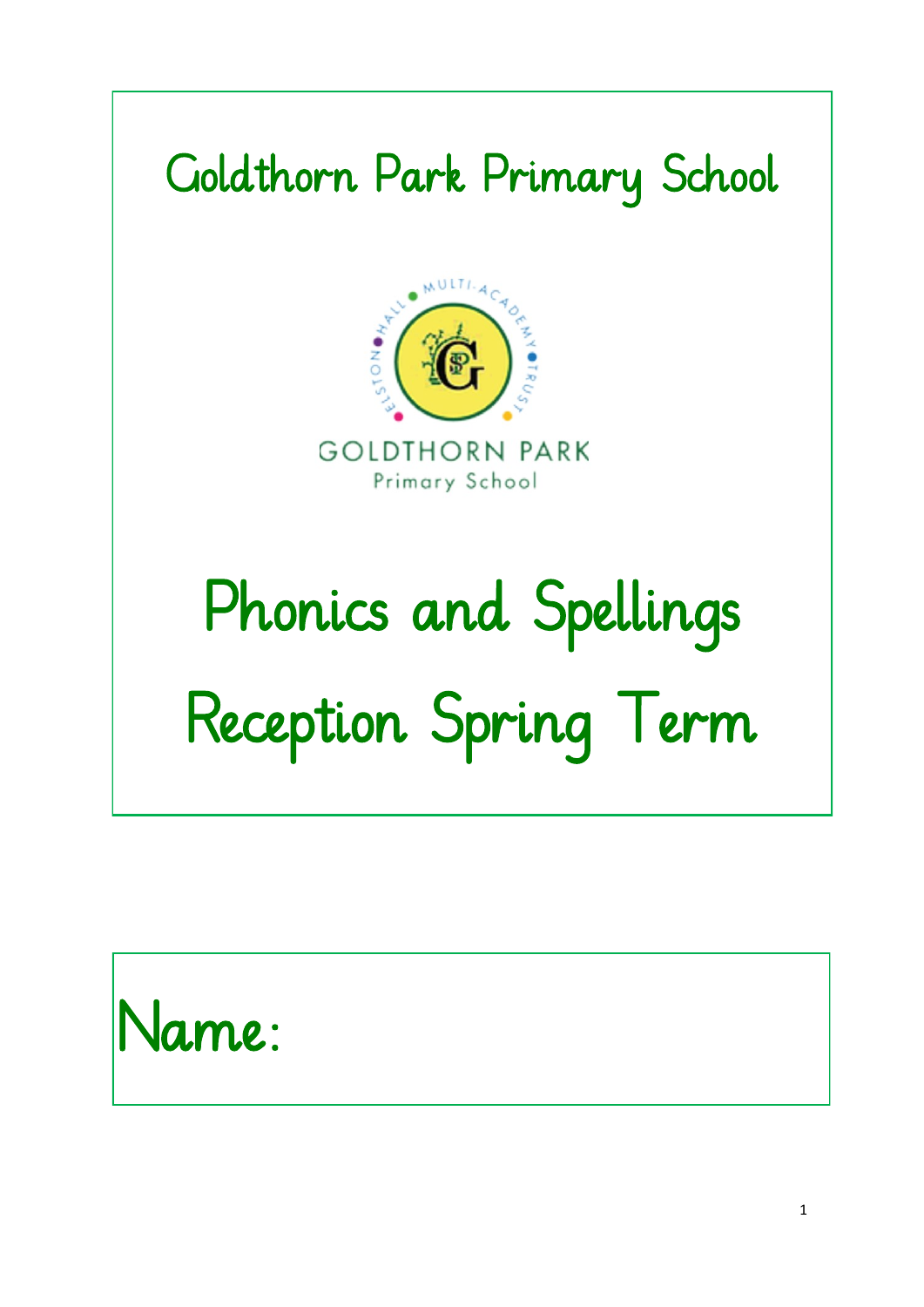Spring Term phonemes

|             | $q \mid v \mid w \mid x \mid y$ |  |  |
|-------------|---------------------------------|--|--|
|             | z ch sh th ai oa                |  |  |
|             | $oi ee $ or $ oo $ 00           |  |  |
| qu zz nq nk |                                 |  |  |

Practise listening, saying and recognising these phonemes.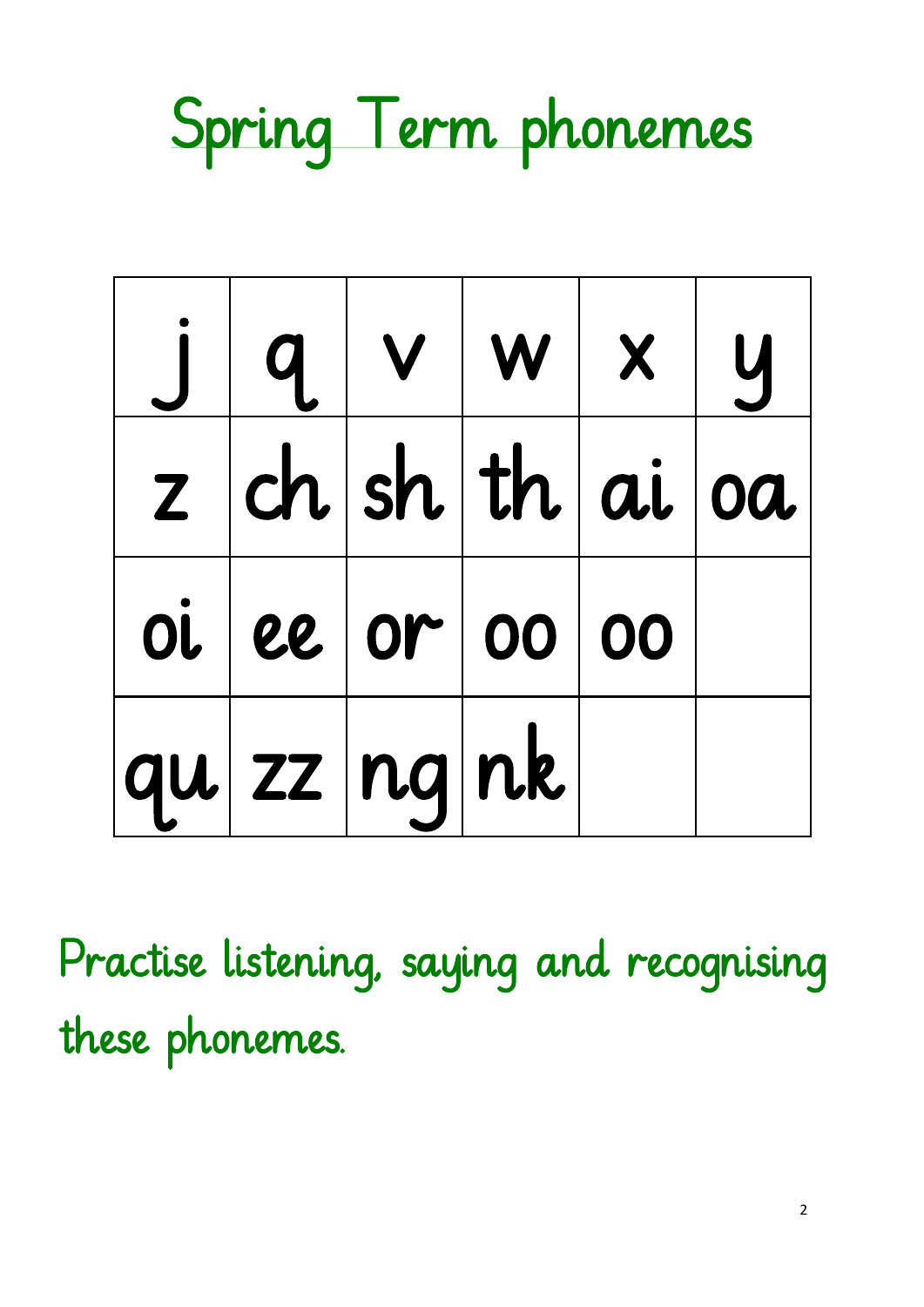## Practise saying and forming these phonemes.

| $\overline{\mathsf{q}}$ |                |  |
|-------------------------|----------------|--|
|                         |                |  |
| W                       | W <sup>*</sup> |  |
| $\overline{\mathsf{X}}$ | <b>X</b>       |  |
| $\overline{y}$          | Y              |  |
| Z                       | $\ddot{z}$     |  |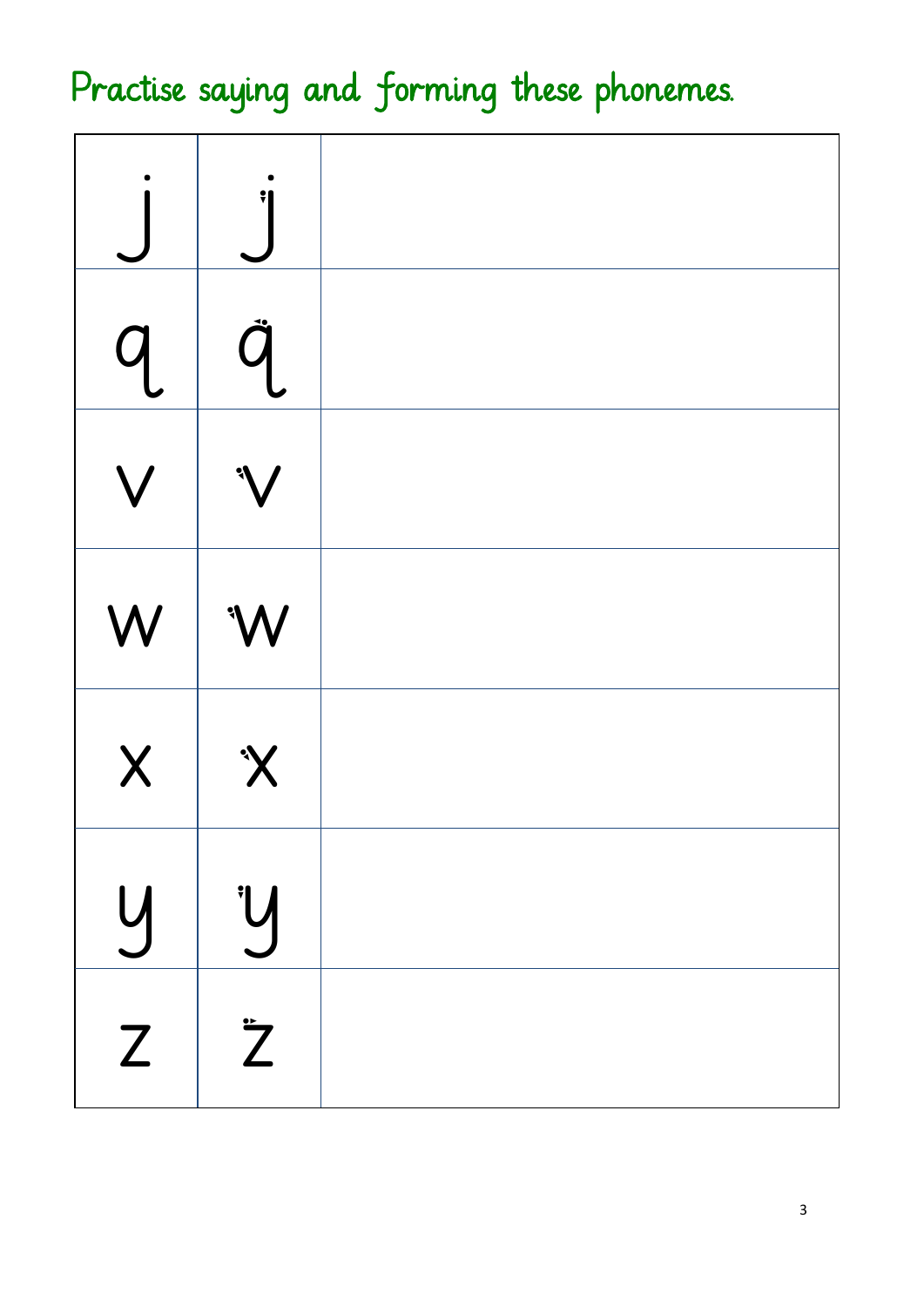#### What is the initial phoneme?

Can you think of any other items?

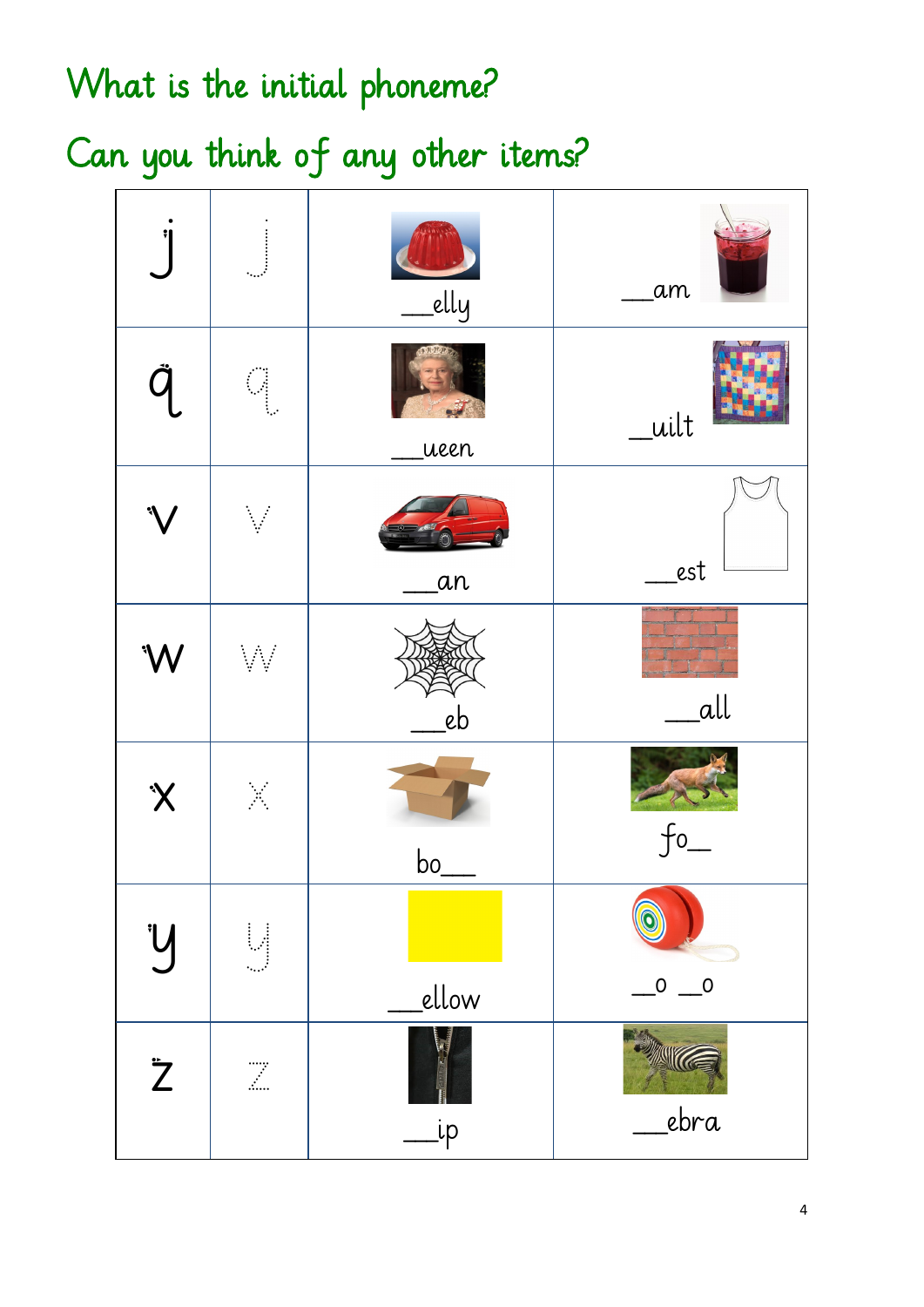Can you say the phonemes in the word? Blend the phonemes to read the words.

| jug   | jet  | jot  |
|-------|------|------|
| queen | quiz | quit |
| van   | vet  | vest |
| wet   | will | wed  |
| box   | tox  | SİX  |
| yet   | yes  | yell |
| zıg   | zaq  | zup  |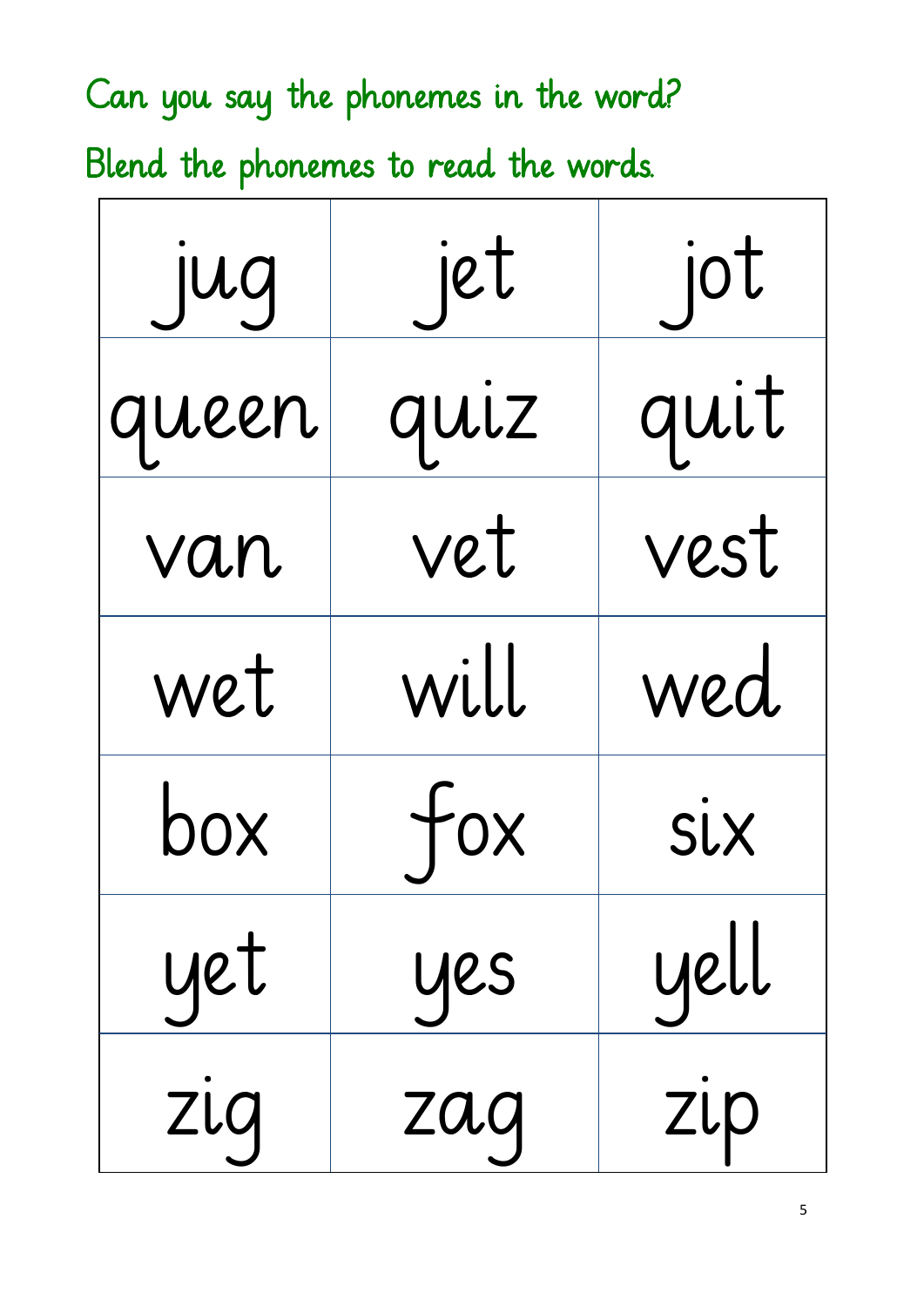Practise saying and forming these phonemes.

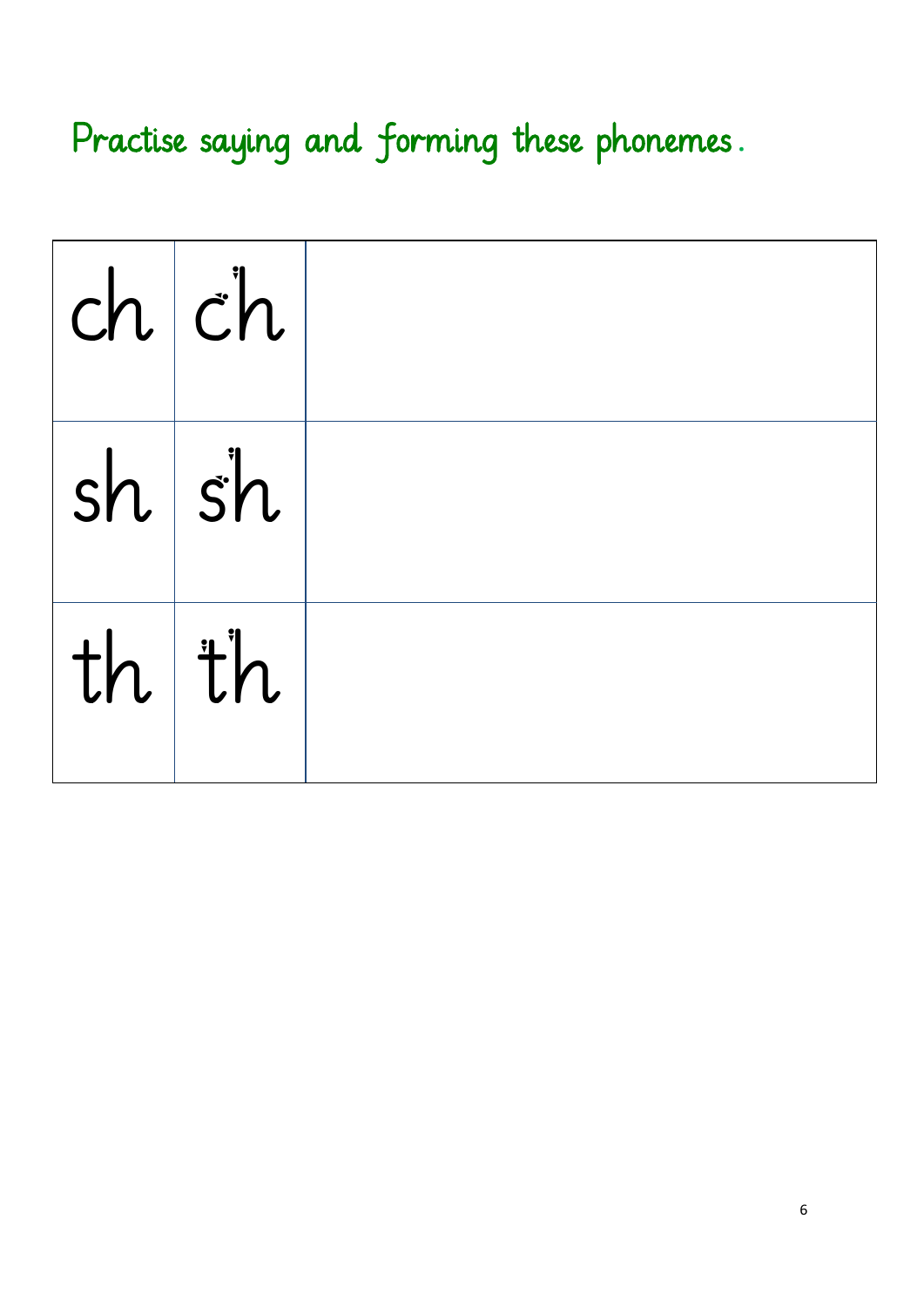# What is the initial phoneme? Can you think of any other items?

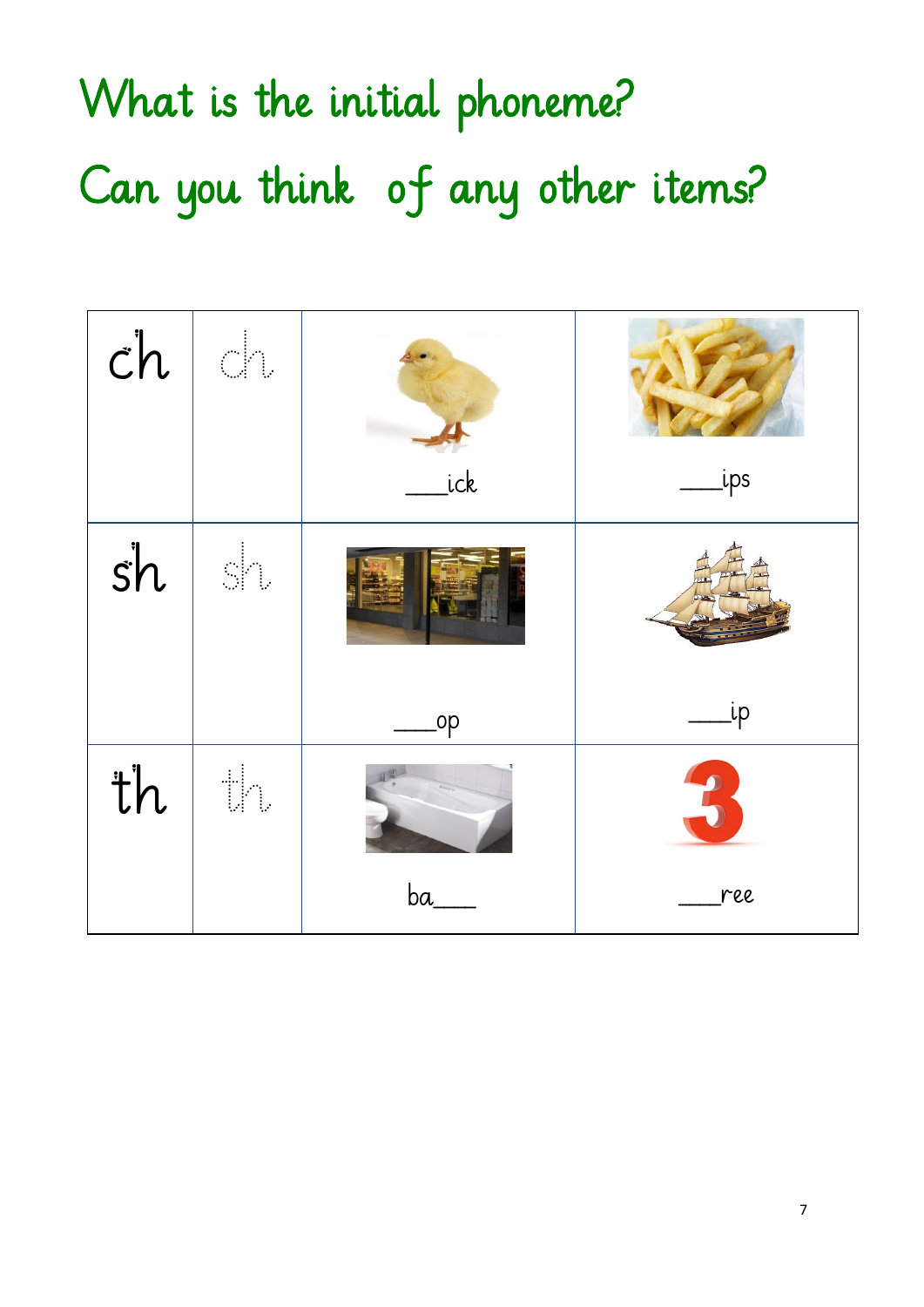Can you say the phonemes in the word? Blend the phonemes to read the words.

| chip | chop | chin |
|------|------|------|
| shop | ship | shut |
| that | then | thin |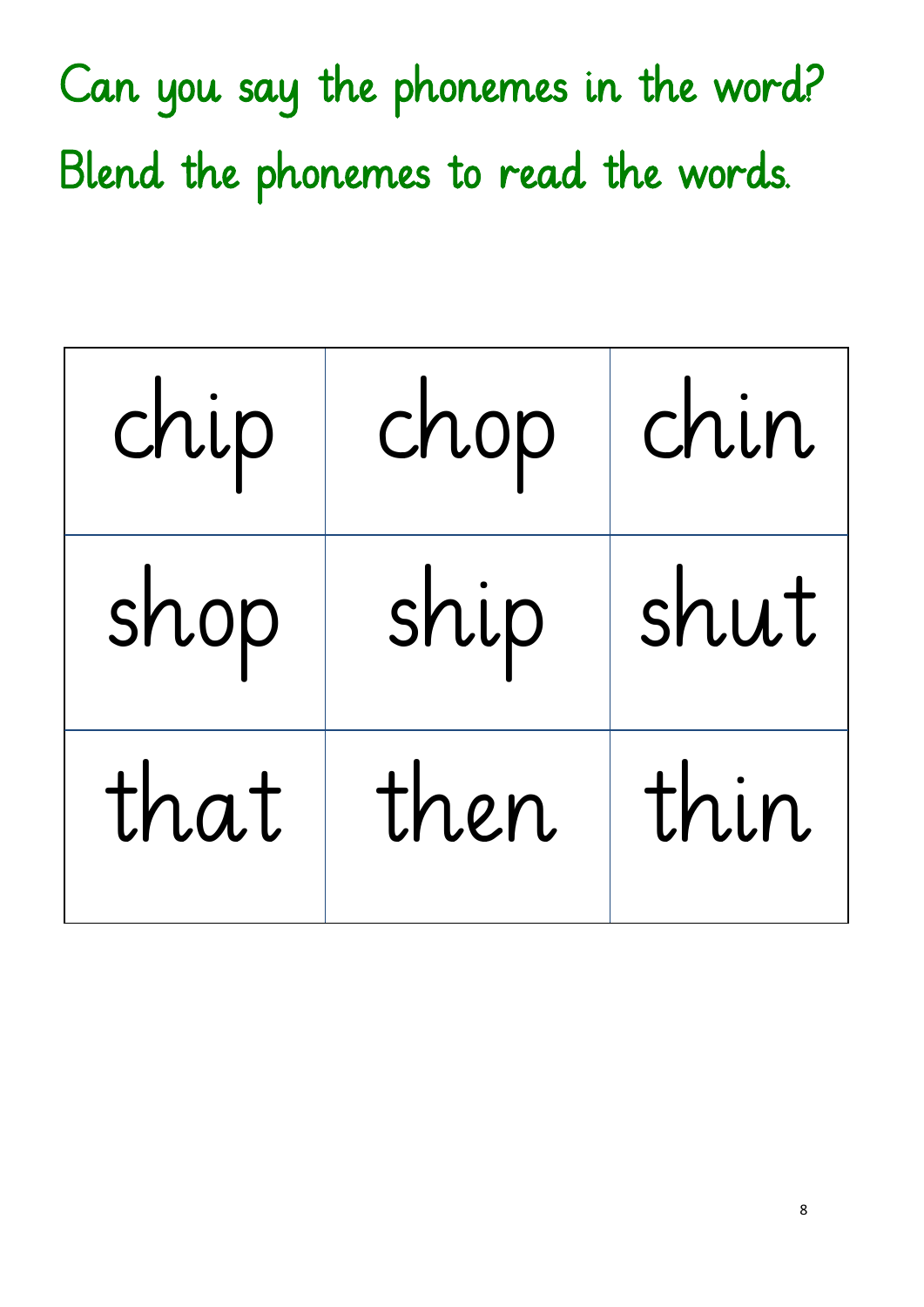## Practise saying and forming these phonemes

| ai ai |                           |  |
|-------|---------------------------|--|
|       | $ 0a $ $\ddot{o}\ddot{a}$ |  |
|       | OL ÖL                     |  |
|       | <b>EE EE</b>              |  |
|       | $or\dot{\circ}r$          |  |
|       | 00 ÖÖ                     |  |
|       | 00 ÖÖ                     |  |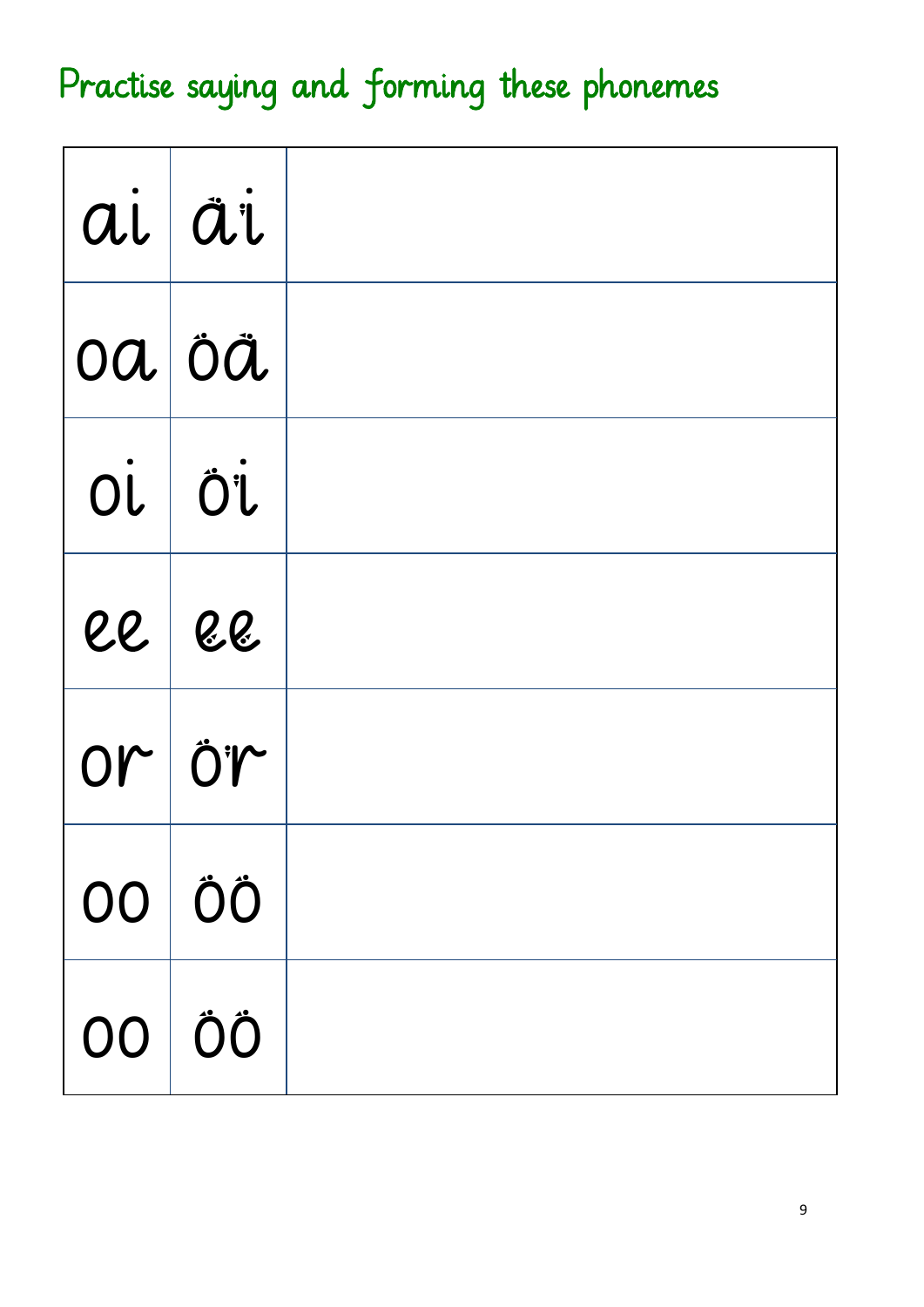#### What is the initial phoneme?

Can you think of any other items?

| äi | $\langle \mathcal{L} \rangle_{\mathcal{L}}$     |                                 | <b>URL DEL</b>             |
|----|-------------------------------------------------|---------------------------------|----------------------------|
|    |                                                 | $r_{\underline{\hspace{1cm}}n}$ | $tr_{-}$<br>n              |
| ÖÄ | OQ                                              | g                               | b                          |
| Öİ | $\bigcirc \hspace{-0.5mm} \cdot \hspace{0.5mm}$ | $\sqrt{n}$<br>C                 | THE FE YES<br>$\mathsf{S}$ |
|    |                                                 |                                 |                            |
| QQ | QQ                                              | sh<br>p                         |                            |
| ÖT | $\mathbb{O}\mathbb{P}^1$                        | ch                              | doct_                      |
| ÔÔ | $\circledcirc$                                  | $m_{\_\_\_n}$                   | $\sqrt{2}$<br>$sp_{max}$   |
| ÖÖ | $\circledcirc$                                  | $\mathbf{k}$<br>b               | $-t$<br>$+$                |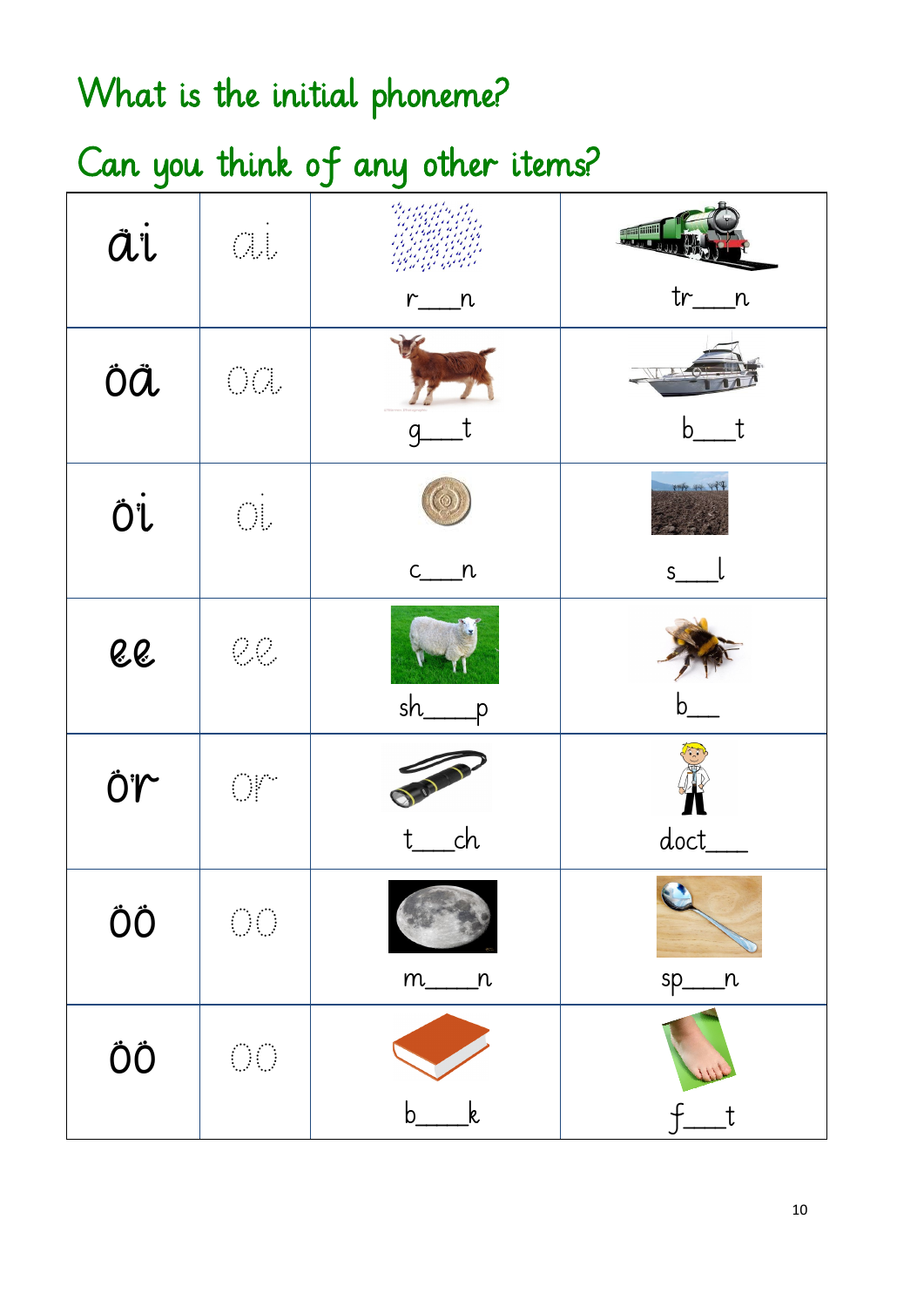Can you say the phonemes in the word? Blend the phonemes to read the words.

| rain | pain  | train |
|------|-------|-------|
| goat | boat  | coat  |
| coin | soil  | boil  |
| seed | sheep | bee   |
| torn | torch | corn  |
| moon | spoon | soon  |
| took | toot  | book  |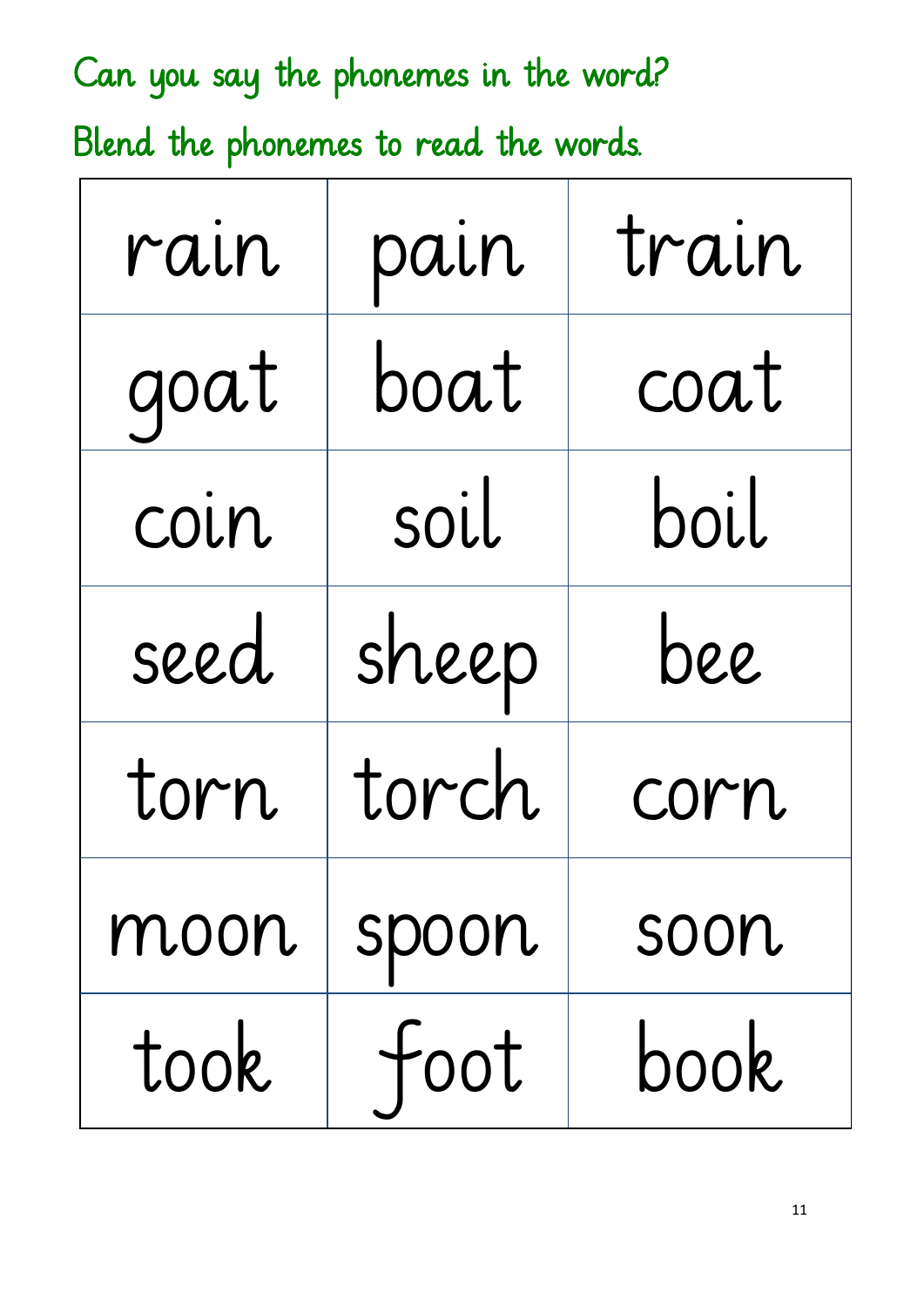# Practise saying and forming these phonemes.

| qu        | qu                  |  |
|-----------|---------------------|--|
| <b>ZZ</b> | $\ddot{Z} \ddot{Z}$ |  |
| ng        | nġ                  |  |
| nk        | nk                  |  |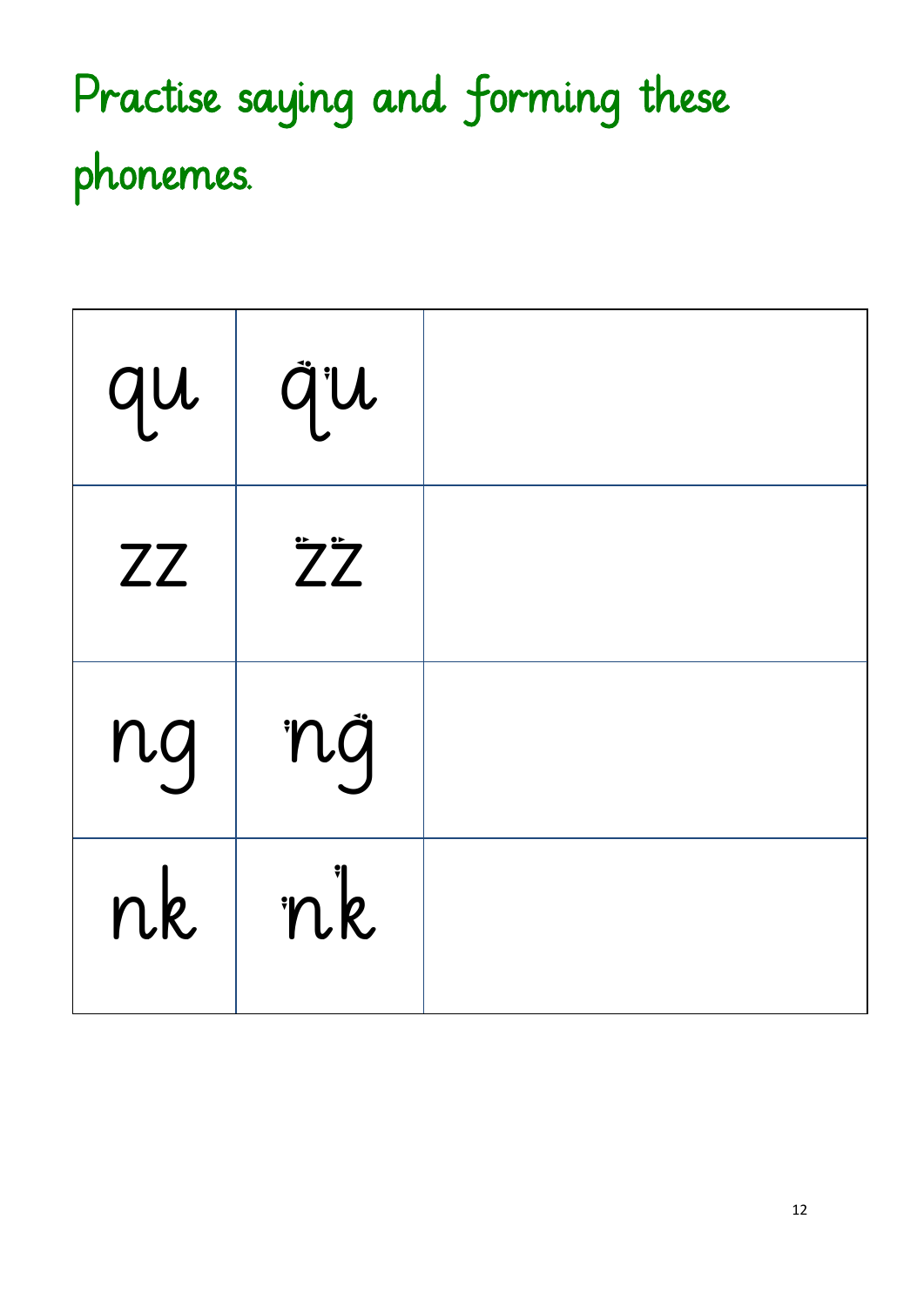What is the initial phoneme? Can you think of any other items?

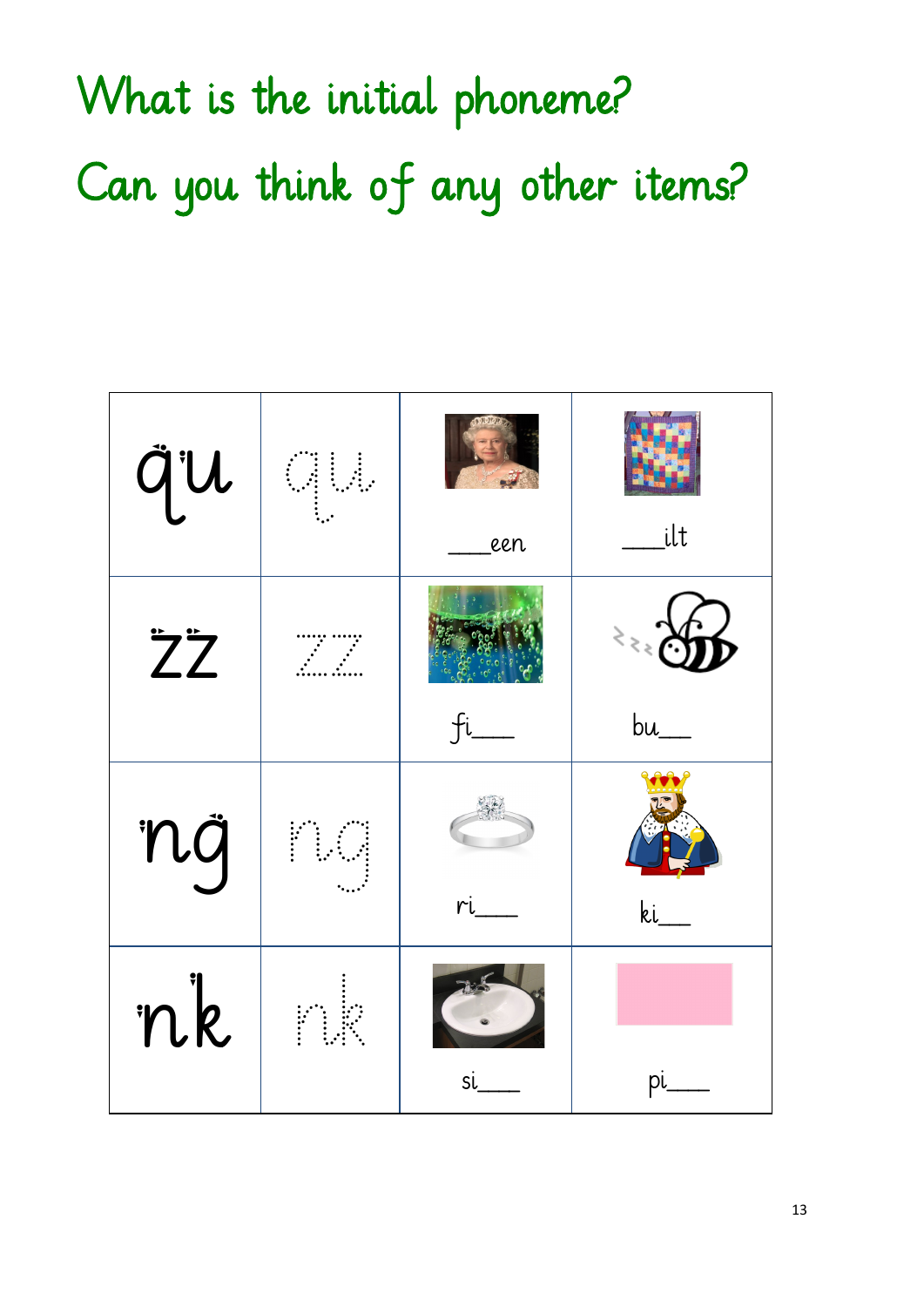Can you say the phonemes in the word? Blend the phonemes to read the words.

| quit | queen quiz |      |
|------|------------|------|
| buzz | TUZZ       | fixz |
| ring | sing       | bang |
| ink  | sink       | link |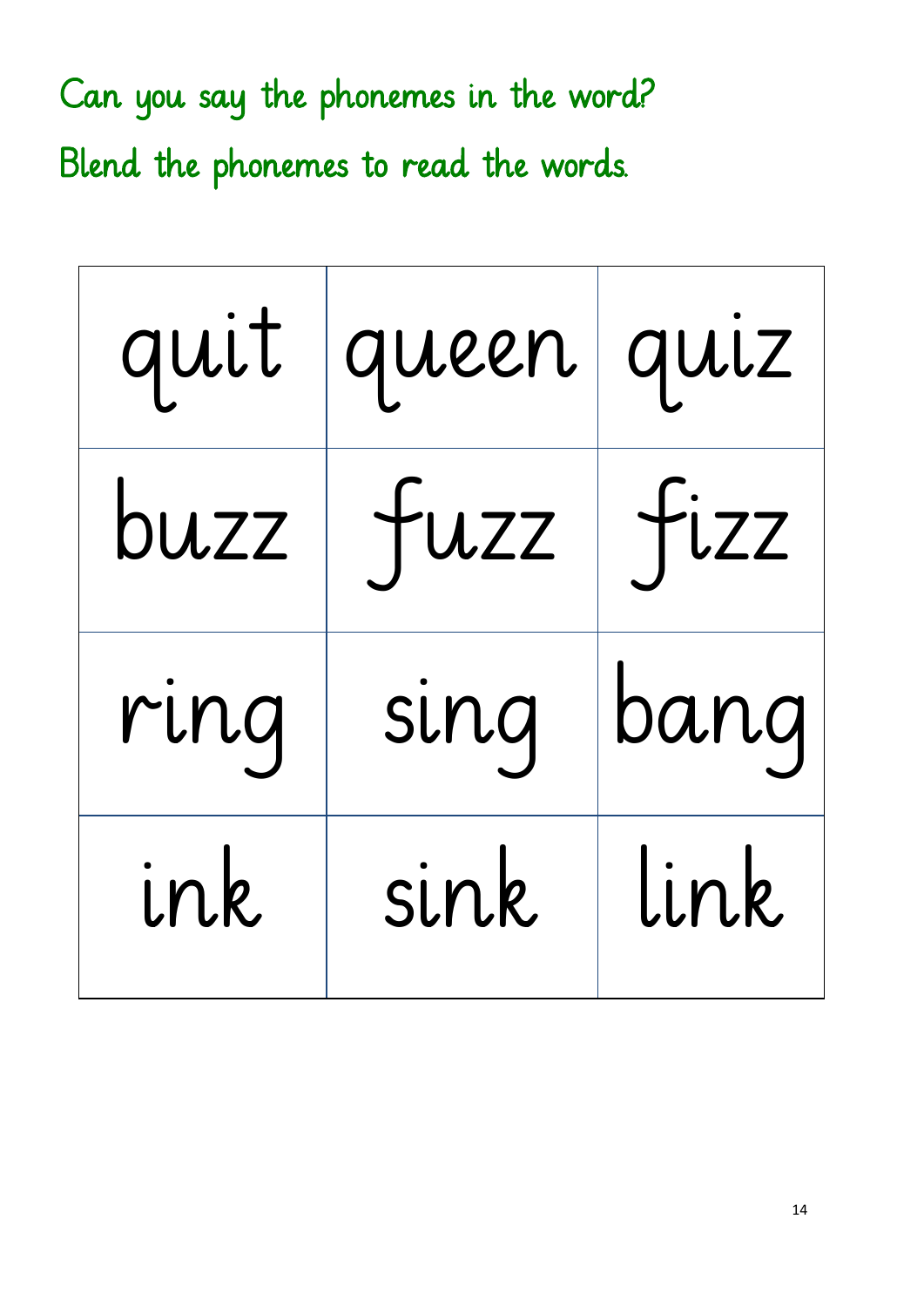| Common exception words             |      |  |  |
|------------------------------------|------|--|--|
| Can you read these words by sight? |      |  |  |
| was                                | her  |  |  |
| they                               | all  |  |  |
| will                               | that |  |  |
| then                               | them |  |  |
| with                               | see  |  |  |
| for                                | now  |  |  |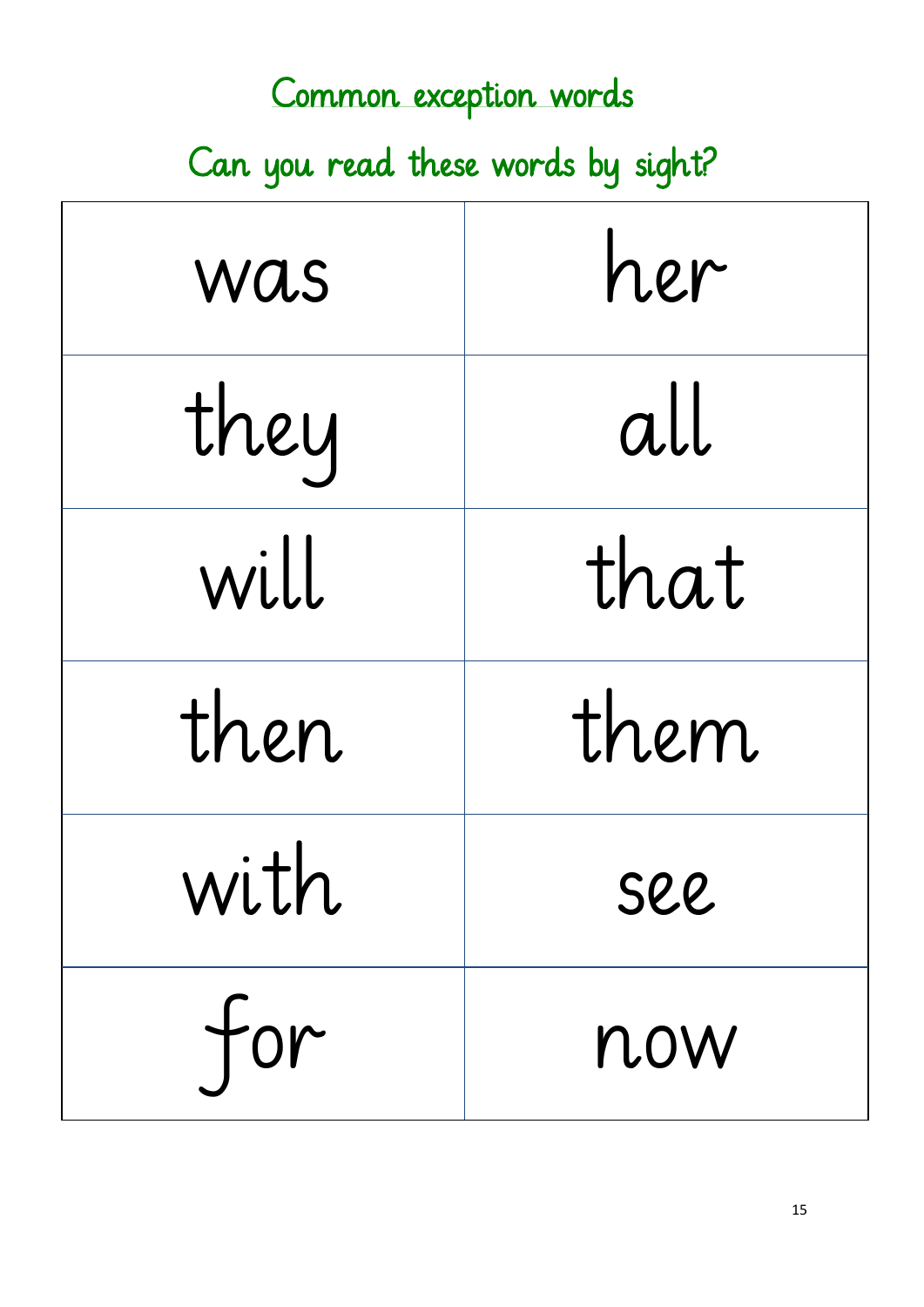#### Common exception words

Can you read these words by sight?

| down     | Look |
|----------|------|
| too      | went |
| it's     | from |
| children | just |
| help     | you  |